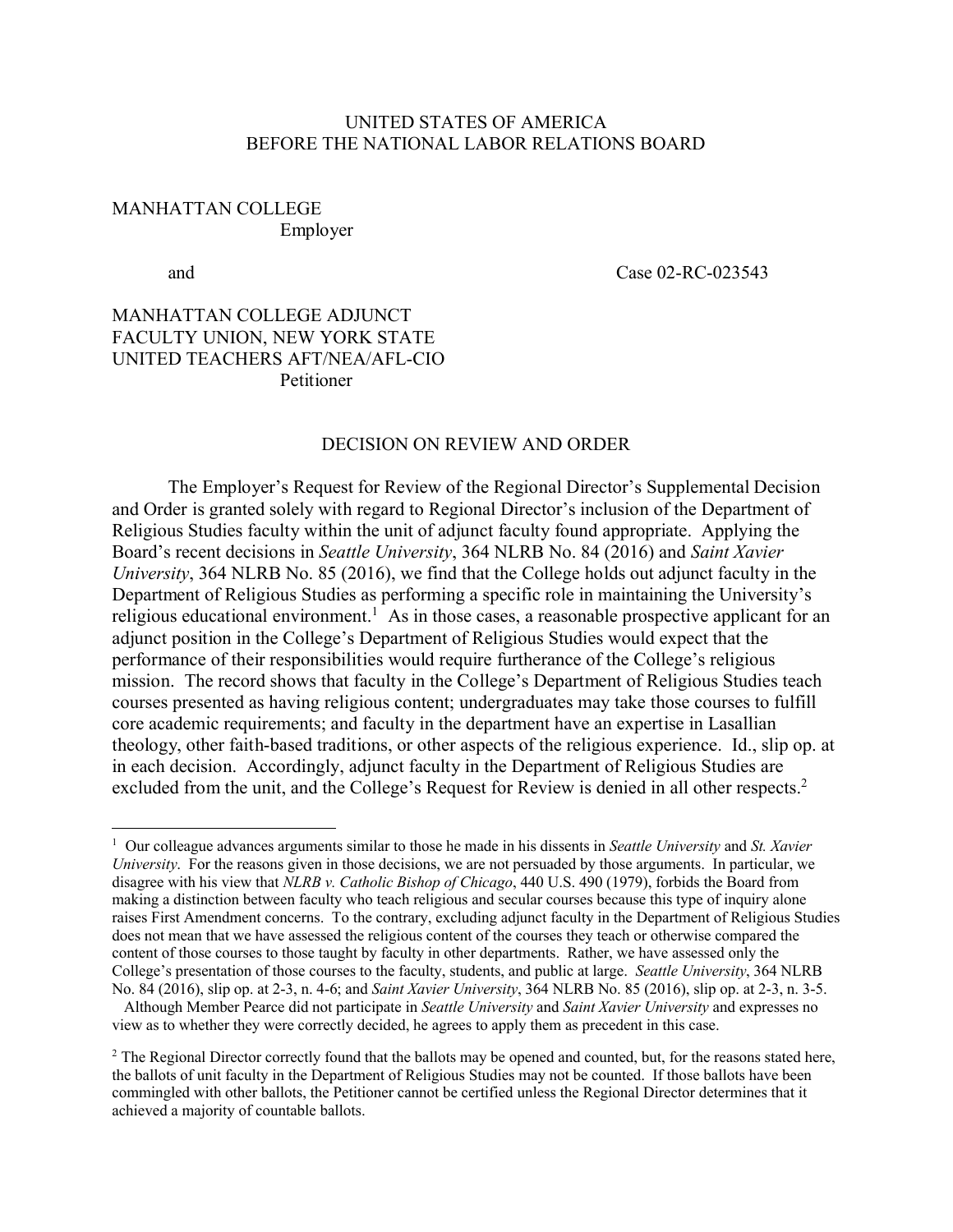#### ORDER

This case is remanded to the Regional Director for further appropriate action.

# MARK GASTON PEARCE, MEMBER

### LAUREN McFERRAN, MEMBER

Acting Chairman Miscimarra, dissenting.

 $\overline{a}$ 

Contrary to my colleagues, I would grant in its entirety Manhattan College's Request for Review of the Regional Director's Supplemental Decision and Order, in which the Regional Director asserted jurisdiction over the College and directed an election in a unit of "[a]ll individuals employed as part-time faculty with an adjunct academic rank who teach a minimum of a three (3) credit college degree level course for a full semester (or the equivalent hours of a semester length course)." My colleagues deny review of the Regional Director's finding that the Board should exercise jurisdiction over most of the petitioned-for unit faculty; however, they grant review in part and reverse the Regional Director's assertion of jurisdiction over faculty in the College's Department of Religious Studies. For three reasons, I believe there is a substantial issue regarding whether the Board lacks jurisdiction over the entire petitioned-for unit.

First, as I explained in my dissenting opinions in *Seattle University*, 364 NLRB No. 84, slip op. at 3–5 (2016) (Member Miscimarra, dissenting), and *Saint Xavier University*, 364 NLRB No. 85, slip op. at 3–5 (2016) (Member Miscimarra, dissenting), the distinction my colleagues draw between faculty who teach courses with "religious content" (who my colleagues find are exempt from the Board's jurisdiction) and the other petitioned-for unit faculty (who my colleagues find are subject to the Board's jurisdiction, presumably on the basis that those faculty teach courses with exclusively "secular" content) is forbidden by the main teaching of *NLRB v. Catholic Bishop of Chicago*, 440 U.S. 490 (1979), where the Supreme Court emphasized that the "very process of inquiry" associated with this type of evaluation raises First Amendment concerns. Id. at  $502<sup>1</sup>$ 

Second, as explained in my separate opinion in *Pacific Lutheran University*, 361 NLRB No. 157, slip op. at 26–27 (2014) (Member Miscimarra, concurring in part and dissenting in part), when determining whether a religious school or university is exempt from the Act's coverage based on First Amendment considerations, I believe the Board should apply the threepart test articulated by the Court of Appeals for the District of Columbia Circuit in *University of Great Falls v. NLRB*, 278 F.3d 1335 (D.C. Cir. 2002). Under that test, the Board has no jurisdiction over faculty members at a school that (1) holds itself out to students, faculty and

<sup>&</sup>lt;sup>1</sup> My colleagues say that they have not assessed the religious content of the courses taught by faculty in the College's Department of Religious Studies, but "only the College's presentation of those courses to the faculty, students, and public at large." However, whether the content of a course is examined by looking at a syllabus distributed only to students taking the course or at publicly available documents is beside the point. Either way, it is the content of the course that is being evaluated. Assessing the College's "presentation" of a course means assessing the course's content as set forth in that presentation. See *Seattle University*, above, at 5 fns. 16-17 (Member Miscimarra, dissenting); *Saint Xavier University*, above, at 5 fns. 17-18 (Member Miscimarra, dissenting).